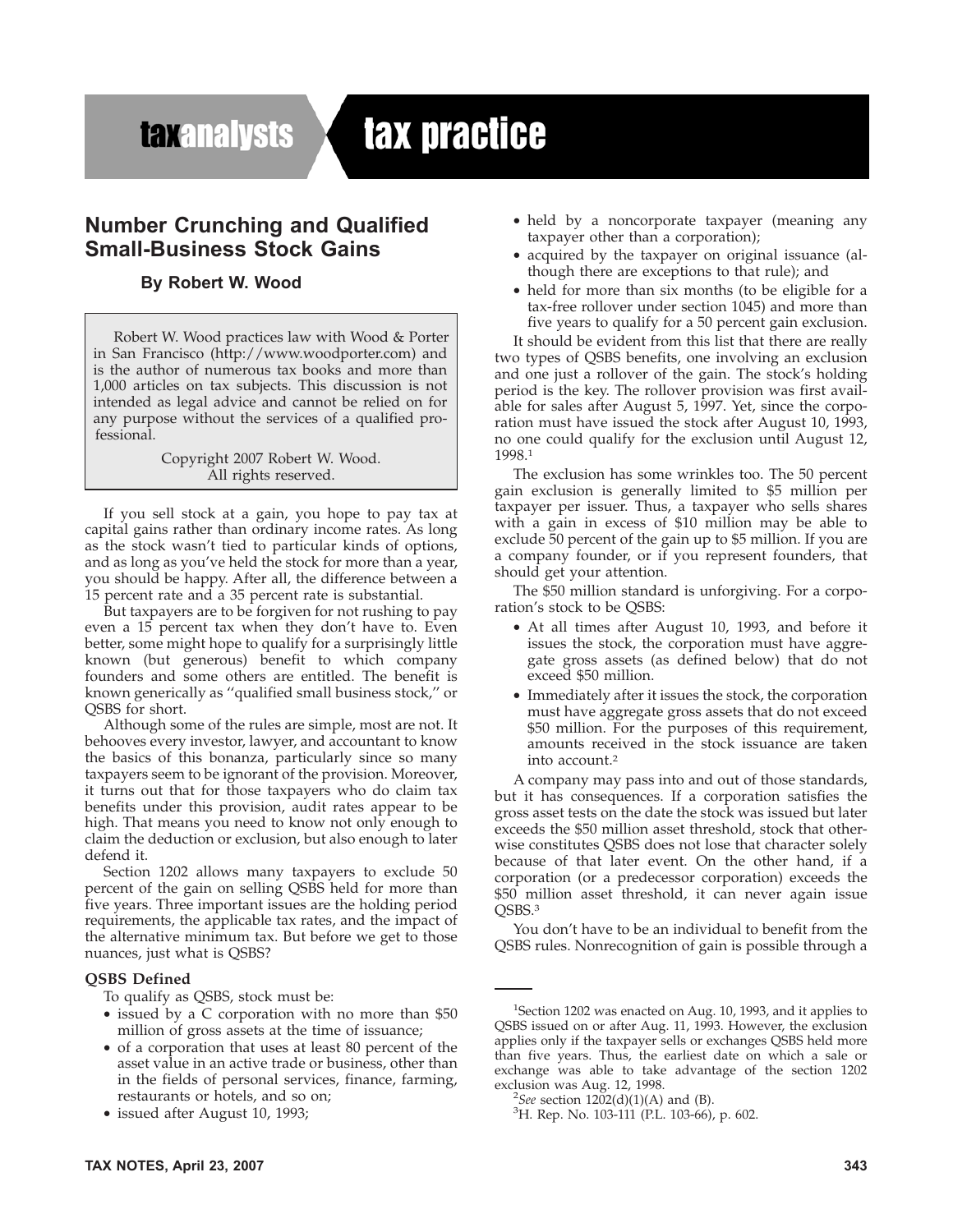partnership, S corporation, regulated investment company, or common trust fund if:

- the entity held the qualifying stock for more than five years; and
- a taxpayer sharing in the gain held the interest in the passthrough entity when the taxpayer acquired the qualifying stock, and at all times thereafter.

#### **Four Holding Period Rules**

When a noncorporate investor sells QSBS at a gain, the tax consequences depend on the taxpayer's holding period.

**1. Six months or less.** If the taxpayer has held the QSBS for six months or less, the gain is a short-term capital gain, taxed at individual rates. Obviously, this is not an attractive option unless the gain can be offset with capital losses.

**2. More than six months but not more than one year.** If the taxpayer has held the QSBS for more than six months but not more than a year, the gain is a short-term capital gain, taxed at individual rates. However, as an alternative to recognizing short-term gain, the investor may defer the gain by rolling over the investment into other QSBS under section 1045 within 60 days of the sale. As with other nonrecognition sections, the seller recognizes gain to the extent he retains part of the sales proceeds (boot). The basis of the stock sold becomes the basis of the QSBS purchased, subject to adjustment (less boot and plus gain recognized). Plus, the taxpayer may tack the holding period of the old stock onto that of the new stock.4

**3. More than one year but not more than five years.** If the taxpayer has held the stock for more than one year but not more than five years, any gain is taxed at the maximum rate of 15 percent (5 percent if the investor is in the 10 percent or 15 percent bracket), unless it is offset by capital losses.

**4. More than five years.** If the taxpayer has held the stock for more than five years, the tax benefits of QSBS are paradoxically cut back. Under section 1202, a taxpayer does not recognize regular old long-term capital gain. Instead, the taxpayer is permitted to exclude one-half of the gain recognized (reduced by any gain deferred through a rollover) under section 1202. However, the AMT creeps into the mix, which may cause the taxpayer to pay nearly as much tax — despite the long holding period — as he would under the regular long-term capital gain rate.

#### **Effective Tax Rates**

Although the QSBS rules are a good deal, and the details are worth fretting over, tax rate issues can sometimes be confusing. Even before we get to AMT (more about that below), there's a tax rate foible one must recognize. The whopping 50 percent gain exclusion for QSBS was enacted in 1993, when the capital gain rates for noncorporate taxpayers were still 28 percent. Many readers will recall that the capital gain rate was reduced to 20 percent in 1997 and then again to 15 percent in 2003.

There is much talk today of increasing the capital gain rate, but it remains at 15 percent for at least the foreseeable future.

The bad news here is that the 50 percent gain exclusion provided by section 1202 requires reference to the historical 28 percent capital gain rate. A 50 percent exclusion from the historic rate means a taxpayer will generally pay 14 percent on his gains. For a current sale, paying a 15 percent capital gain tax on the entire gain versus paying 28 percent on 50 percent of the gain (for an effective rate of 14 percent) seems like a trivial difference. It certainly accounts for the relative lack of interest in QSBS stock rules today compared with the period before 1997, and even up through 2003.

#### **AMT in the Mix**

AMT seems omnipresent lately. And of course, it changes the landscape of the exclusion. The gain from the sale of a QSBS can be divided into two parts, excludable gain and includable gain. Let's start with the gain included in income. That gain is taxed in the 28 percent tax bracket, together with net long-term gains from collectibles and long-term capital loss carryovers.5 That's straightforward.

The excludable gain involves AMT and is more complicated. To illustrate, let's say Joe purchases QSBS in a qualified entity on January 1, 1995. He holds the stock continuously until he sells the stock on January 1, 2005. The gain on the sale of the stock is \$1 million. Joe is eligible for a 50 percent exclusion, which is \$500,000. If the AMT does not apply, Joe is taxed on only \$500,000 at 28 percent and pays \$140,000 in taxes. The effective tax rate is 14 percent.

However, if AMT applies, 7 percent of the \$500,000 exclusion is treated as a preference item.<sup>6</sup> That means Joe can exclude only \$465,000 (7 percent x \$500,000) of gain, rather than \$500,000. Joe must include \$35,000 in his taxable income, in addition to the remaining \$500,000. Joe's effective tax rate increases to 14.91 percent (paying tax of \$149,100) if he is in the 26 percent AMT bracket, or 14.98 percent if he is in the 28 percent AMT bracket (paying tax of \$149,800).

The AMT creates a disincentive to hold stock for five years, because Joe, from the example above, could hold the stock for merely one year and be taxed at the long-term capital gain rate of 15 percent (or pay a tax of \$150,000). The obvious question is whether it's worth it to hold on to stock for an extra four years if the taxpayer saves just \$200 in taxes.

#### **New Mindset**

Because of the obvious benefit of having gain on stock taxed as long-term capital gain, taxpayers have long been accustomed to thinking of ''more than one year'' as the requisite holding period to obtain tax savings. The QSBS rules require a considerably longer view (five-plus years), or a considerably shorter view (six months and a day). Indeed, taxpayers who invest in QSBS should not be misled. If they merely intend to reinvest their proceeds

<sup>4</sup> *See* section 1045(b)(5), which incorporates by reference some provisions of section 1202.

<sup>&</sup>lt;sup>5</sup>See section 1(h)(4)<sup>6</sup>See section 57(a)<sup>(7)</sup>

*See* section 57(a)(7).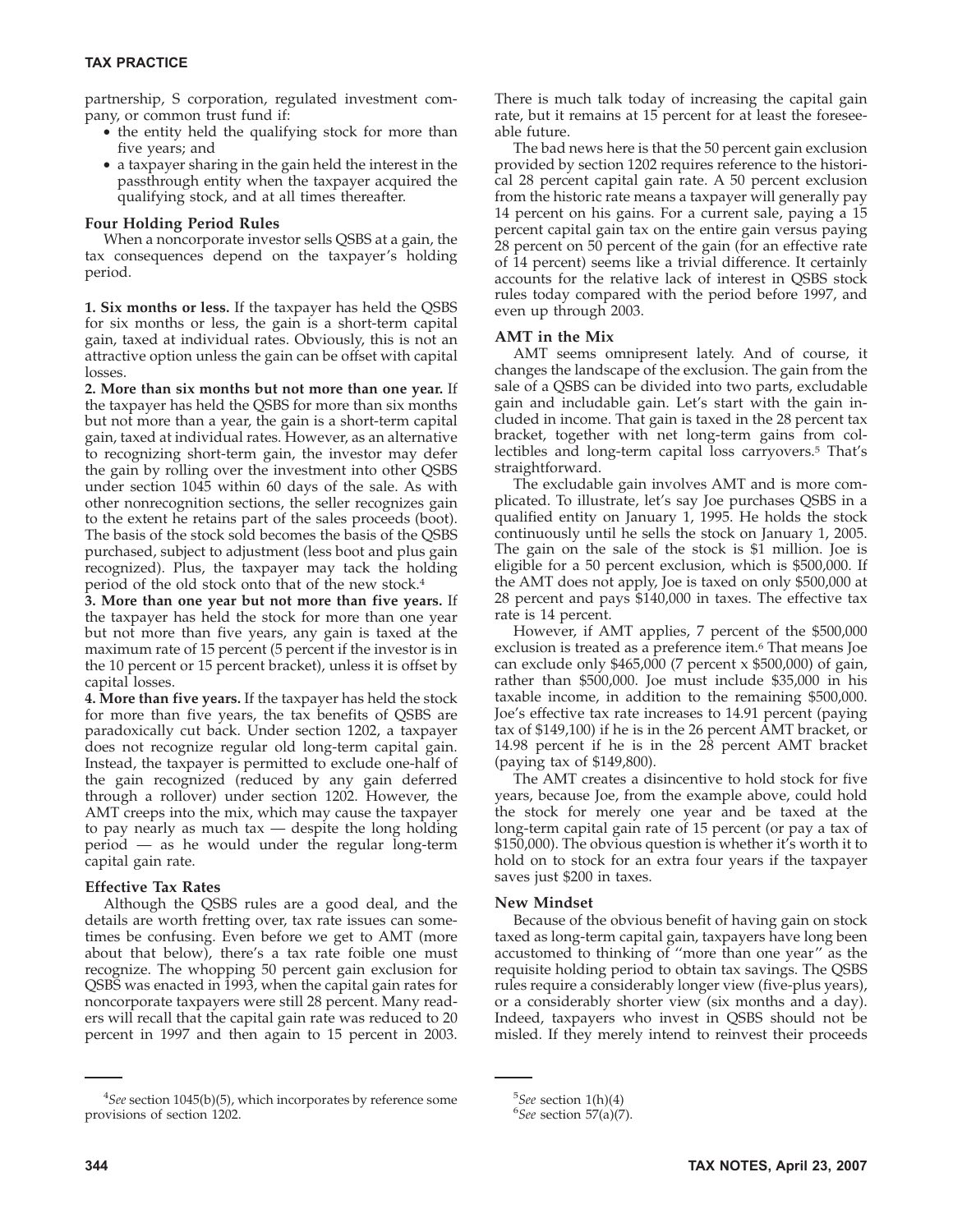from the sale of QSBS in *other* QSBS stock, the relevant holding period is more than six months.

Continuing to hold the stock and passing the one-year mark may not offer an additional tax benefit. On the other hand, five years is a long time. For taxpayers who may have been encouraged to purchase QSBS because of the potential for a 50 percent exclusion of gain if they hold the stock for more than five years, that five years and a day may seem a long time coming.

Moreover, taxpayers who are subject to AMT may find the benefit of reaching the more-than-five-year holding period (rather than the shorter one for long-term capital gain) to be minimal.

#### **If You Have Losses on QSBS?**

Although the tax bonanza of the QSBS rules are plainly geared toward gains, losers are not left out entirely. In fact, there is limited ordinary loss treatment. Under section 1244, an individual may deduct (as ordinary losses) up to \$50,000 per year (\$100,000 on a joint return) of losses on ''small business stock,'' even if the stock is *also* QSBS. That's a broader class of stock than QSBS. Yet, only the first \$1 million of stock qualifies for that ordinary loss treatment.7

Note that that rule applies only to individual taxpayers, which is a much more restrictive classification than the noncorporate taxpayer eligibility rule in section 1202.8 Furthermore, only the original shareholders are eligible, and an active trade or business must generate more than half the gross receipts. The loss may be a result of a sale, worthlessness, or a liquidation.

#### **State QSBS Rules**

As if it weren't enough to consider the federal taxation of QSBS, parallel (and nonparallel) state rules need to be observed as well. Unfortunately, some taxpayers will find themselves caught between state and federal compliance. Many states simply conform to the federal rule. Some, however, have their own version.

There are seven states — Alaska, Florida, Nevada, South Dakota, Texas, Washington, and Wyoming — that do not impose individual state income taxes, so we can easily dispense with those no-tax states. The remaining states appear to either mimic section 1202 for state tax purposes or follow section 1202 with additional requirements.

#### **California QSBS Rules**

In my home state of California, there are similar (but not identical) provisions to the federal law. That can cause real confusion. The California spin on the QSBS rules appears in California Revenue and Taxation Code (CR&TC) sections 18152 and 18152.5. Under the California rules, to receive any benefit a taxpayer must have held the stock for five years. That means the California

holding period is simplified, but it is dramatically tougher than the federal rule.

Plus, there is a lifetime limit on the amount a taxpayer can exclude as gain from qualifying stock issued by the same issuer. The lifetime limit must not exceed the greater of either \$10 million (\$5 million for married individuals filing separately), or 10 times a taxpayer's original basis in the stock of the issuing corporation. To determine the limit for any one individual in later years, gain previously excluded on a joint return must be allocated equally between the spouses for purposes of measuring the limitation.

California also imposes an antiportfolio sentiment. Section 18152.5 of the California law requires the corporation to meet an active business requirement during substantially all of a taxpayer's holding period for the stock. The active business requirement is satisfied if 80 percent of the corporation's assets are used, and 80 percent of its payroll is employed, in California during substantially all of a taxpayer's holding period for the stock. Those state-specific rules, it turns out, are the real guts of the QSBS rules in California.

#### **California Roll**

Sushi lore suggests that the "California roll" - consisting of avocado and crabmeat — was invented by a Los Angeles chef in the 1970s. Considerably less famous (and less tasty) is California's take on tax deferral by rolling over gain from one stock issuance into another. California did not adopt the federal rollover provision of section 1045.9

Instead, California enacted its own rollover provisions.10 For sales after August 5, 1997, noncorporate taxpayers may elect to roll over the gain from the sale of QSBS held for more than six months if the gain is used to purchase other QSBS within 60 days. Notably, the gain must be used to purchase QSBS as defined under California (not federal) law. For example, the company must be headquartered in California, clearly designed to keep the money in the Golden State.

If the taxpayer elects rollover treatment, the taxpayer will recognize capital gain from the sale only to the extent the amount realized from the sale exceeds the cost of the stock purchased. That amount is then further reduced by any portion of the cost previously taken into account under this rollover rule. California applies unrecognized gain to reduce (in the order acquired) the basis for determining gain or loss of any QSBS a taxpayer purchases during the 60-day period.

California generally allows tacking of holding periods so they aggregate. Thus, except for purposes of determining whether the replacement stock meets certain active business requirements during the six-month period following its purchase, the holding period of the replace-<sup>7</sup> See section 1244(c)(3). **See section** 1244(c)(3).

*See* section 1244(a), which states, ''In the case of an individual, a loss on section 1244 stock issued to such individual or to a partnership which would (but for this section) be treated as a loss from the sale or exchange of a capital asset shall, to the extent provided in this section, be treated as an ordinary loss.''

<sup>9</sup> CR&TC section 18038.4.

<sup>10</sup>CR&TC section 18038.5.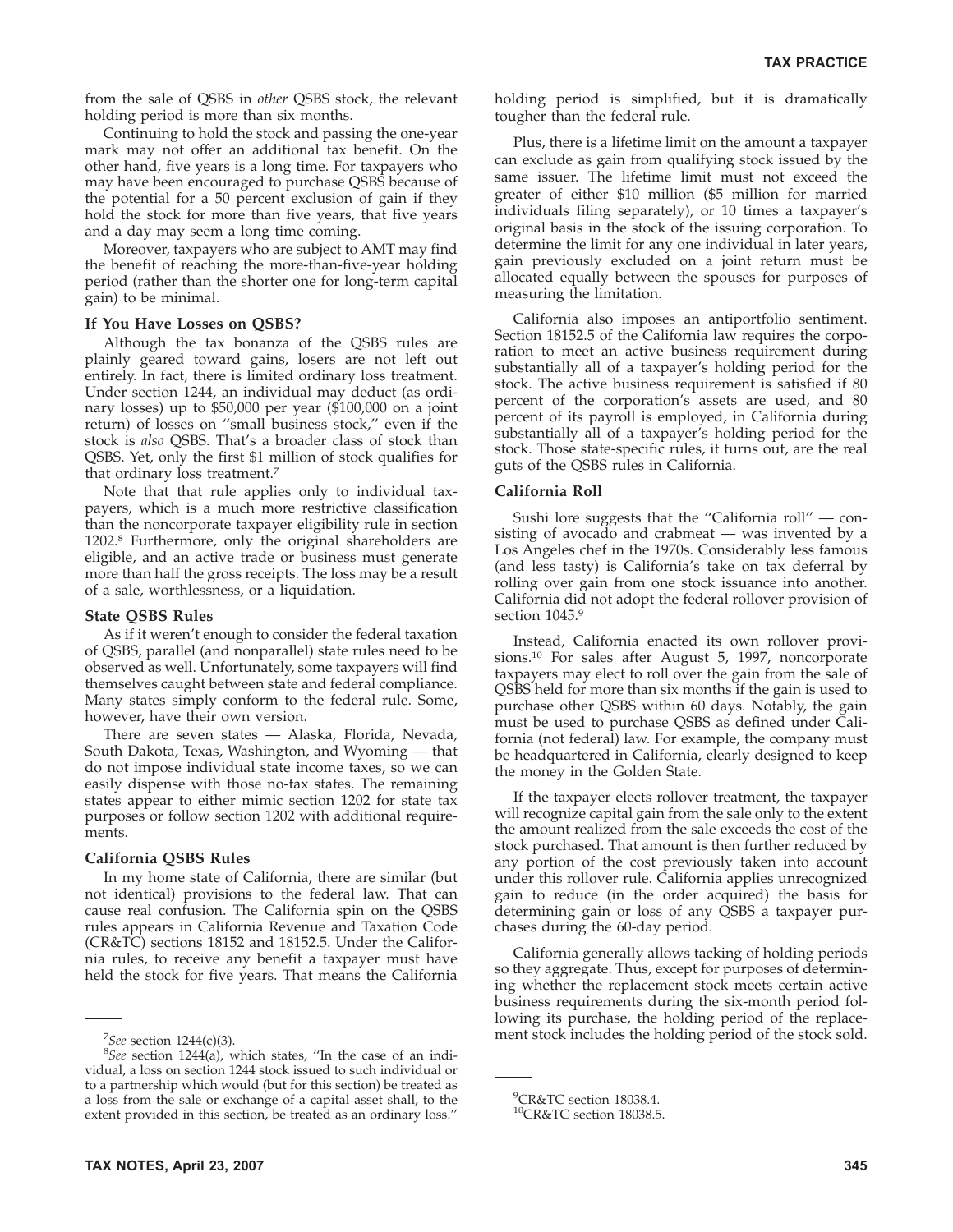#### **To Pay or Not to Pay?**

One hallmark of any tax rollover is that you are delaying the incidence of taxation. Tax deferral is traditionally the province of tax planners. Axiomatically, a tax paid later is always better than one paid today.

Yet, with federal capital gains rates at a historic low, and with nearly every projection contemplating an eventual increase in capital gains rates, paying tax now can make sense. Our primordial urge to defer gain should be tempered with the knowledge that every rule should occasionally be broken. Even axioms can have exceptions.

The benefit of holding QSBS has arguably declined with falling capital gain rates. The complexity of the federal statute, together with state QSBS rules that can be dizzying, may offset some of the anticipated tax benefits. In some cases, it may pay to intentionally fail the QSBS tests. One variable in this analysis should be whether the taxpayer is paying AMT.

Of course, for many of us a rollover opportunity is still significant. If a taxpayer plans to reinvest any proceeds from sale in any event, or if a taxpayer is making another investment that might meet the timing of section 1045 discussed above, the rollover should be considered. Just as with section 1031 like-kind exchange analysis for real estate investments, consider the benefits and burdens of each approach.

#### **California Percentage Tests**

In California, QSBS is defined to include any domestic corporation that is a C corporation if (in addition to other statutory requirements discussed previously) at least 80 percent (by value) of the assets of the corporation are used by the corporation in the active conduct of one or more qualified trades or businesses in California, and at least 80 percent of the corporation's payroll (as measured by its total dollar value) is attributable to employment in California.11

A QSBS must employ at least 80 percent of the corporation's assets and payroll in one or more trades or businesses in California during substantially all of the taxpayer's holding period for the stock. California tax law requires the corporation to meet an active business requirement during ''substantially all'' of the taxpayer's five-year holding period for the stock. That active business requirement is satisfied if the corporation has 80 percent of its assets *and* 80 percent of its payroll in California during substantially all of the taxpayer's fiveyear holding period for the stock.12

As you might surmise, those rules are unforgiving. There are two hurdles one must surmount to satisfy the Golden State's version of the active business requirement.

• Were 80 percent of the company's assets in California during substantially all of the taxpayer's fiveyear holding period for the stock?

• If so, did the company have 80 percent of its payroll in California during substantially all of the taxpayer's five-year holding period for the stock?

Since 80 percent and the enigmatic phrase ''substantially all'' are both useful in those tests, one might think that evaluating compliance with those hurdles would be numerical and easy. Not! Unfortunately, there are significant questions about the definition of the term ''substantially all,'' under federal law (section 1202) and California law (CR&TC section 18152.5).

The term ''period'' is undefined, other than ''the taxpayer's holding period for the stock,'' which is the five-year holding period for qualifying as a qualified small business.<sup>13</sup> Section 18152.5(c)(2)(A) of the California law specifically provides that:

Stock in a corporation shall not be treated as qualified small business stock unless, *during substantially all of the taxpayer's holding period for the stock,* the corporation meets the active business requirement of subdivision (e) and the corporation is a C corporation. [Emphasis added].

#### **Defining 'Assets'**

For franchise tax apportionment purposes, California law defines the term ''property'' to mean the real property and tangible personal property of the corporation.14 The property factor is used as part of the state franchise tax apportionment formula for apportioning a corporation's income to California when the corporation does business both inside and outside California. Significantly, that narrow view of what constitutes property would omit *all* current assets, as well as all intangible assets owned by the corporation.

Under federal law, ''aggregate gross assets'' means the sum of cash and the adjusted basis of other property held by the corporation.15 For purposes of that calculation, the adjusted basis of any property contributed to the corporation is its fair market value at that time.16 That definition is broad and encompasses all assets, including cash and cash equivalents. Significantly, California includes these definitions in its version of the QSBS law.17

Moreover, California defines the term ''assets'' for purposes of the 80 percent asset test of section  $18152.5(e)(1)(A)$  to include expenditures for start-up activities.18 Plus, assets held for the working capital needs of the business are included as assets used in the active conduct of a trade or business for QSBS purposes.19 That includes assets that are reasonably expected to be used within two years to finance research or for increased working capital.20

<sup>&</sup>lt;sup>11</sup>CR&TC section 18152.5(d)(1).<br><sup>12</sup>CR&TC section 18152.5.

<sup>&</sup>lt;sup>13</sup>CR&TC section 18152.5(c)(2)(A).<br><sup>14</sup>CR&TC section 25129.<br><sup>15</sup>Section 1202(d)(2)(A).<br><sup>16</sup>Section 1202(d)(2)(B).<br><sup>17</sup>CR&TC section 18152.5(d)(2)(A).<br><sup>18</sup>Section 1202(e) and CR&TC section 18152.5(e)(2).<br><sup>19</sup>Section 1202(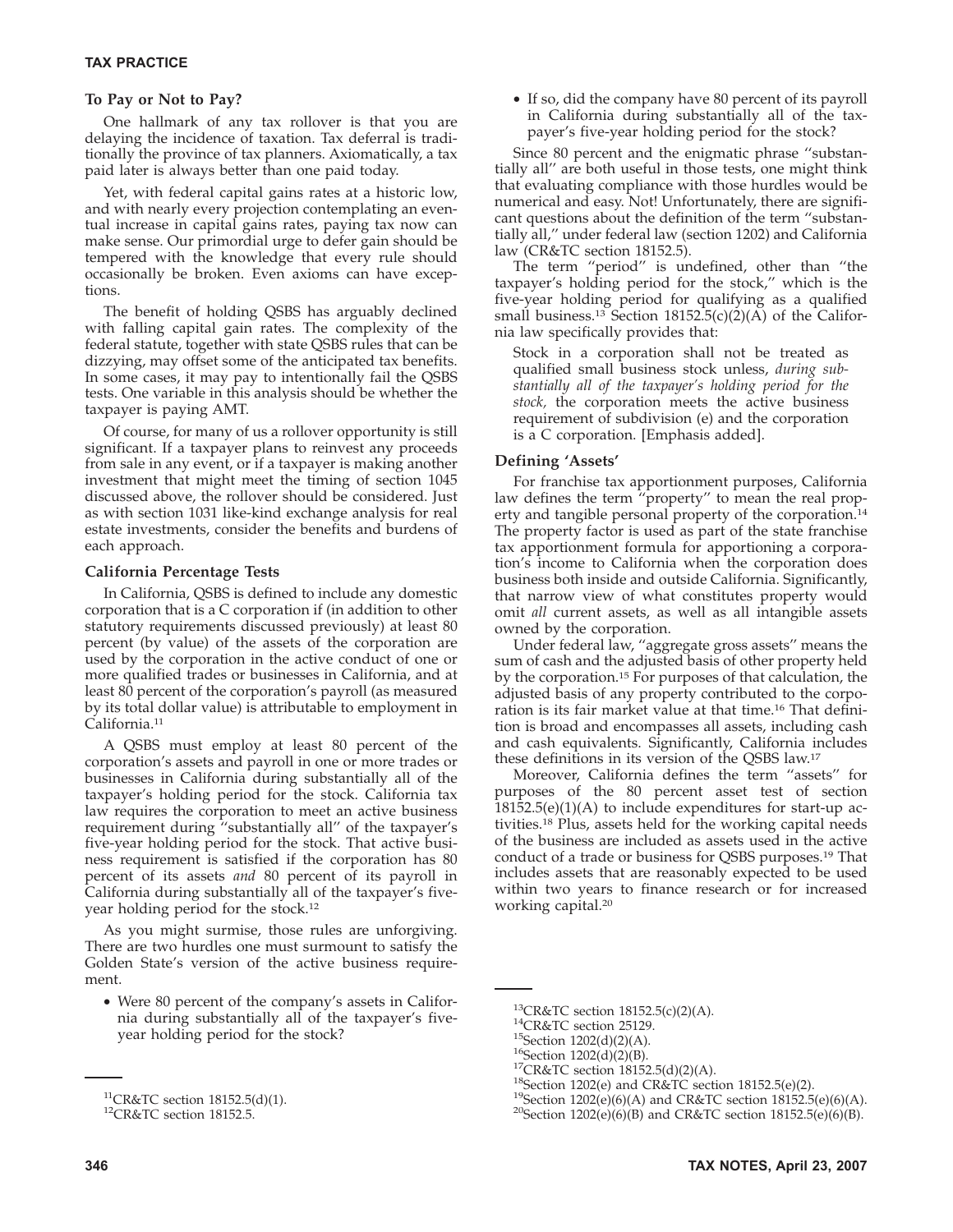Assets are defined as the sum of cash (and cash equivalents) and the adjusted basis of other property held by the corporation, working capital, and expenditures for start-up activities and research.<sup>21</sup> Significantly, the California legislature did not alter the definition of assets under CR&TC section 18152.5. Because the legislature defined ''assets'' broadly, the use of the term property by the Franchise Tax Board seems inconsistent with the statute.

California requires that all QSBS corporations must be headquartered in California. Consequently, most current assets and intangible assets would be deemed to be located at the California headquarters of the company. That means the current and intangible assets would be considered used in the business activity in California.

#### **Payroll Oddities**

California's version of the QSBS rules requires that the corporation use 80 percent of its assets, and employ those accounting for 80 percent of its payroll, in California during substantially all of the taxpayer's five-year holding period for the stock. Obviously, those requirements are not included in the federal QSBS statute.<sup>22</sup> As with California's interpretation of assets, California has its own spin on what constitutes California payroll.

California taxing authorities are inclined to use the franchise tax apportionment payroll factor to show the percentage of total payroll expense in California for QSBS purposes. The payroll factor includes the total compensation an employer pays in California during the year as its numerator. The denominator is the total compensation paid everywhere for the same tax year.23 Total payroll is determined based on the company's accounting method.

Compensation means wages, salaries, commissions, and any other form of remuneration paid directly to employees for personal services connected with a company's business income.24 However, section 18152.5 does not use the concept of compensation paid in determining total payroll expense. The statute also does not refer to the Schedule 100R or the payroll apportionment factor in defining total payroll expense. That has created ambiguity on such important issues as whether options are considered in the mix, and if so, when.

Given that ''total payroll expense'' seems to be a much, much broader term than ''compensation paid,'' payroll expense presumably includes employer taxes, perquisites, and administrative costs. Unfortunately, California's FTB has refused to consider the broader definitions.

#### **Key Case**

California law requires that to qualify as QSBS, the corporation must meet an active business requirement during ''substantially all'' of the taxpayer's holding period of the stock.25 The active business requirement is satisfied if 80 percent of the corporation's assets are used, and 80 percent of its payroll is employed, in California during substantially all of the taxpayer's holding period for the stock. One would think ''substantially all'' would have a well-settled meaning.

The California State Board of Equalization (SBE), which operates like a kind of tax court in California, was faced with a similar issue in *In the Matter of Helen Cantor, Betty M. Asman, and Yakov Kras*<sup>26</sup> (hereafter *Cantor*). In *Cantor*, the SBE reviewed the definition of ''substantially equivalent'' in the context of a section of the California tax code relating to payments in lieu of property taxes.<sup>27</sup> After an exhaustive review of various tests, the SBE in *Cantor* found that ''substantially equivalent'' could reasonably be defined as at least 80 percent.

#### **Rollover Oddities**

The federal rollover provision, section 1045, provides for the deferral of gain from the sale of QSBS when replacement QSBS is acquired. A taxpayer may elect to defer the gain on acquiring QSBS within 60 days from the sale. The IRS has been liberal in its allowance of elections. In fact, Rev. Proc. 98-48, 1998-2 C.B. 367, *Doc 98-27480, 98 TNT 173-5*, allows the taxpayer to make the rollover election on either an original return or an amended return.

In California, the FTB has adopted the IRS rules and procedures relating to QSBS and qualified rollovers. Yet, if replacement stock is purchased within 60 days of the sale of the QSBS, but the taxpayer fails to label the replacement stock on the taxpayer's income tax return, California auditors will generally disallow rollover treatment and refuse to permit the taxpayer to file an amended return correcting the election. However, when the taxpayer reinvests and elects, and the only issue is whether the election does not reference the correct date of sale, an amended return is allowed under IRS procedures (adopted by the FTB) to remedy the situation.

#### **Conclusion**

No one will accuse the QSBS rules of being particularly user-friendly or capable of quick summary. Still, there are tax benefits here that more people probably need to know about than currently do. That is the case despite the currently modest tax rates, which to some observers might suggest that taxpayers should simply pay a 15 percent capital gain tax on their gains and not worry about sophisticated tax planning.

After all, while the need for tax-free rollover provisions may be particularly great during times of high tax rates, there has been no suggestion from other sectors of the economy (for example, tax-free real estate exchanges under section 1031) that taxpayers are happy to pay their tax in times of low rates. That leads me to think that the QSBS rules should be examined more closely by more taxpayers.

262002 SBE 008 (Nov. 12, 2002). <sup>27</sup>*See* CR&TC section 20509.

<sup>21</sup>Section 1202 and CR&TC section 18152.5. 22Section 1202. <sup>23</sup>*See* California Schedule 100R; *see also* CR&TC section 25132;

Cal. Code Regs. 18 sections 25132(b) and 25132(c).<br><sup>24</sup>CR&TC section 25120(c); Cal. Code Regs. 18 section 25132(a)(3).<br><sup>25</sup>CR&TC section 18152.5.